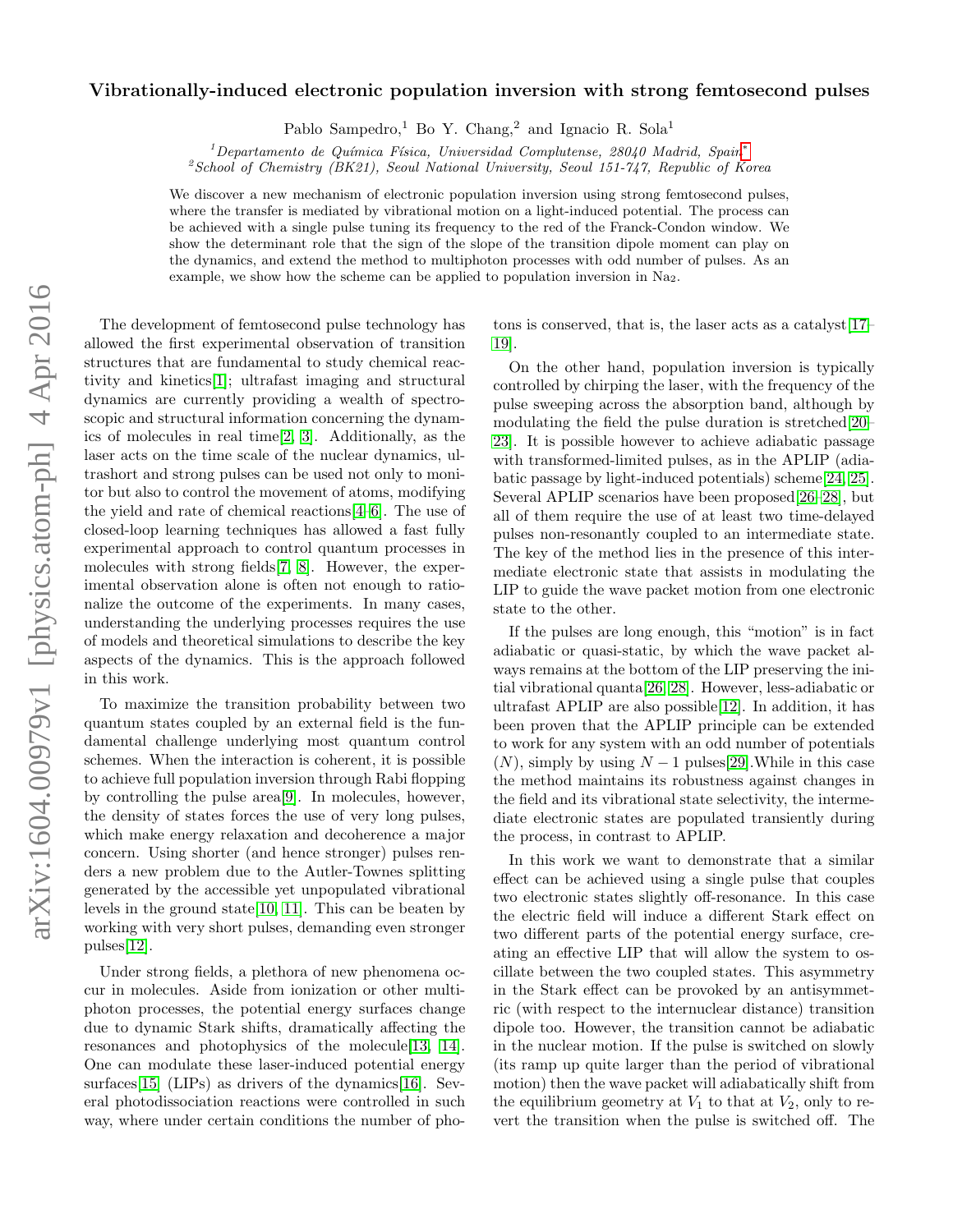

<span id="page-1-0"></span>FIG. 1: Electronic potentials and LIPs generated by a strong field slightly off-resonant from the absorption band. In (a) the equilibrium geometries are more separated than in (b), so that the ground state wave function (shown) overlaps excited state configurations in the latter case. In (b) the LIPs are calculated when the transition dipole depends linearly with R.

control mechanism that we propose in this work relies on the correlation between the vibrational motion and the electronic state for which we term the scheme the Vibrationally Induced Electronic Transition in a Light-Induced Potential or VIETLIP.

Fig[.1](#page-1-0) reveals such effect for the simplest system formed by two harmonic oscillators,  $V_1$  and  $V_2$ , coupled by a field. For illustration purposes we have chosen the reduced mass of the system to be that of  $Na<sub>2</sub>$  and the fundamental harmonic frequency  $\omega$  to roughly correspond to that of its ground electronic state. The origin of the internuclear distance is chosen in between the equilibrium geometries of both potentials. In the first case  $[Fig.1(a)]$  we choose the excited state to be exactly as the ground state but shifted to a new equilibrium geometry,  $R_1 - R_0 = \delta$ , where  $\delta = 2a_0$  (approximately the displacement of the equilibrium geometries of the ground and first excited electronic states of  $Na<sub>2</sub>$ ). We assume a constant transition dipole. Because we are not exciting at the Franck-Condon region, the transition from  $V_1$  to  $V_2$  is hindered by an energy barrier  $V_b$  that the nuclear wave packet, initially in  $V_1$ , must overcome.

A strong field generates LIPs,  $U_1$  and  $U_2$ :  $U_1$  correlates with  $V_1$  at short R and with  $V_2$  at large R. Since it does not have any internal barrier, a nuclear wave packet initially prepared in  $U_1$  will freely move from  $V_1$  to  $V_2$ .  $U_2$ shows the opposite correlation. Fig.2(a) shows the electronic population in  $V_2$  at the end of the excitation as a function of the pulse duration (plateau of the pulse), obtained after integrating the time-dependent Schrödinger equation in a grid[\[30\]](#page-4-15) in the rotating wave approximation (RWA)[\[9\]](#page-3-8). We use plateau pulses with a relatively fast sine square switch on/off of 60 fs and a plateau of duration  $\tau$ . The electronic population follows a slow squaredtype oscillation with a period that depends on the pe-



FIG. 2: Absorption yield as a function of the pulse duration (plateau,  $\tau$ ) using pulses of different peak amplitude: 0.1  $GV/cm$  (black), 0.21  $GV/cm$  (dashed red) and 0.43  $GV/cm$ (green). In (a)  $\delta = 2a_0$  while in (b)  $\delta = a_0$ . In both cases we assume a constant dipole. In (c)  $\delta = a_0$  but we assume a linear dipole. In dotted lines we show the result when the dependence of the dipole changes sign for the higher intense field.

riod of motion of the nuclear wave packet in the LIP. The period depends weakly on the pulse amplitude because the curvature of the LIP (and hence the harmonic frequency) depends on the strength of the coupling. For weaker pulses the period will be larger. In any case the period is of the order of hundreds of femtoseconds, an order of magnitude (or more) larger than the Rabi period which depends on the pulse amplitude. For strong pulses the Rabi frequency is comparable to an electronic transition energy.

The VIETLIP scheme works as long as the equilibrium geometries of the electronic potentials  $V_1$  and  $V_2$  are separated enough, but if  $\delta$  is too large,  $E_b$  will be large too, and the scheme will require very strong pulses to remove the energy barrier in the LIP. On the other hand, if  $\delta$ is smaller than the de Broglie wavelength of the initial nuclear wave function, then part of this wave function correlates with  $U_1$  in the adiabatic representation (for  $R < 0$ , and part of it with  $U_2$  (for  $R > 0$ ), as shown in Fig.1(b). Under a strong field we generate a wave packet in two LIPs with no internal barriers, leading to interference and electronic beatings. An example is shown in Fig.2(b) where we use the same potentials as before but with  $\delta = 1a_0$ . The population fully oscillates at a Rabi period that depends exclusively on the Rabi frequency.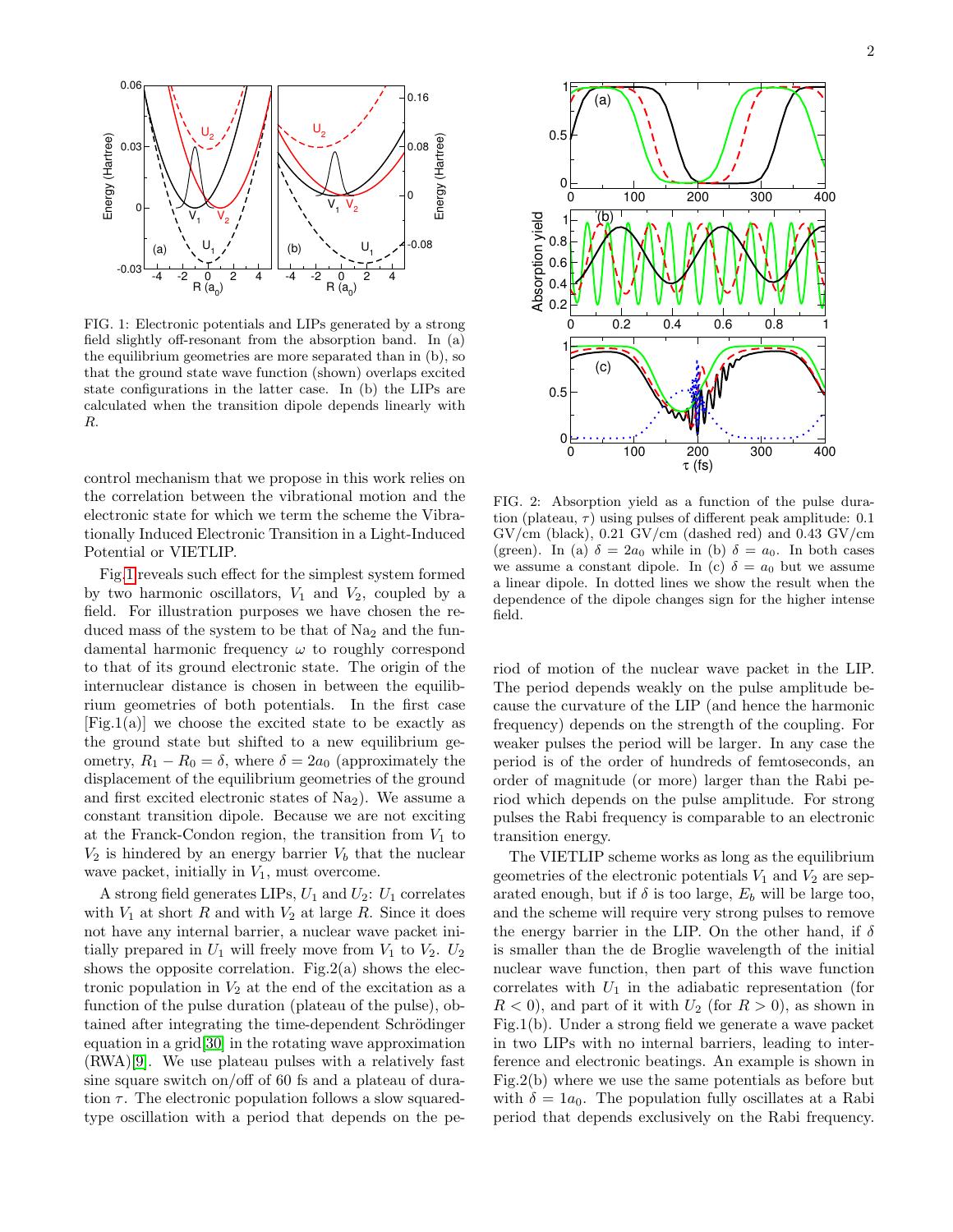

FIG. 3: Absorption yield as a function of the pulse duration (plateau,  $\tau$ ) for a 3-photon process involving 3 different pulses. The results depend on the choice of the laser frequencies: the red-detuning configuration (intermediate potentials above  $V_1$ ,  $V_4$  or  $\Delta > 0$ ), blue-detuning configuration ( $\Delta < 0$ ) or alternate configuration (one potential above and the other below the resonance.

For strong fields this implies electronic beatings in the order of the femtosecond.

However, it is interesting to see that the presence of a coordinate-dependent transition dipole can compensate this effect. In Fig.1(b) we show the LIPs when  $\delta = 1a_0$ but the dipole depends linearly with the internuclear distance,  $\mu = R$ . The effect of the dipole is to separate the equilibrium geometries of the LIPs, allowing to prepare the initial wave function in a single LIP. The slope of the dipole (positive or negative) decides the the shape of the LIPs. If the coupling is  $-R \times \epsilon$  (positive slope; larger dipole at large R) where  $\epsilon$  is the field, then, as in Fig.1(b)  $U_1$  moves the wave packet towards  $V_2$ . The dynamics is relatively similar (although more complex) to that encountered in the first case. The oscillations in the yield as a function of the pulse duration show a long period corresponding to the nuclear motion, not to the Rabi oscillation. However, if the coupling is  $R \times \epsilon$  (negative slope; larger dipole at small  $R$ ) then the equilibrium geometry of  $U_1$  is at  $V_1$ . The wave packet is relatively trapped at the ground electronic state, the trapping increasing with the pulse intensity. The yield of absorption is therefore quite smaller, as shown in Fig.2(c) and the absorption bands anti-correlate with those obtained with opposite dipole.

One of the most interesting aspects of population transfer through diabatic wave packet motion on a LIP is that the method can be extended to multiphoton transitions, but only with an *odd* number of pulses, contrary to the APLIP scheme, which works with an even number of pulses. Moreover the passage depends on the choice of the laser frequencies: for some arrangements the passage is more protected than for others. In Fig.3 we show the results of population transfer between 4 potentials,  $V_1$  to  $V_4$ , where we assume that there are only sequential cou-



FIG. 4: Absorption yield for the  $A$  band of Na<sub>2</sub> using 0.0027 GV/cm (black), 0.054 GV/cm (red, dashed) and 0.027 GV/cm (green) peak amplitudes. The arrows mark the conditions where we show wave packet dynamics in Fig.5. In (b) we assume a constant dipole.

plings between nearest neighbors so that  $V_1$  is coupled to  $V_2$  by  $\Omega_1(t)$ ,  $V_2$  with  $V_3$  by  $\Omega_2(t)$  and  $V_3$  with  $V_4$  by  $\Omega_3(t)$ . As in multiphoton APLIP, the intermediate potentials must be off-resonance. In our model we choose  $V_2$  and  $V_3$  as harmonic oscillators centered at the equilibrium geometries of  $V_1$  and  $V_4$  respectively, although the results are not very sensitive to these parameters. However, they are sensitive with respect to the choice of detuning:  $V_2$  and  $V_3$  are displaced  $\pm \Delta$  in the vertical axis. For the results in Fig.3 we fixed the peak Rabi frequency as 0.05 a.u. and  $\Delta = 0.08$  a.u. When  $V_2$  and  $V_3$  are above  $V_1$  and  $V_4$  (red detuning) full population transfer by VIETLIP is possible. The results are worse in the blue-detuning configuration  $(V_2$  and  $V_3$  below  $V_1$ and  $V_2$ ) since the Stark effect shifts the  $V_1$  and  $V_4$  potentials to higher energies. Robust population transfer is still possible, particularly with stronger fields. However, in the alternate configuration (when one potential lies above and the other below  $V_1$  and  $V_4$ ) the passage is clearly worse and less robust. In principle, the same ideas can be generalized to any multiphoton transition with odd number of pulses.

Although the concept of LIPs is essential in understanding many processes under strong fields, it has been experimentally difficult to show evidence of wave packet transfer through LIPs. One of the main difficulties for APLIP is to isolate the desired process from other competing routes. As more pulses act on the system the RWA is typically violated breaking the theoretical requirements for the transfer. Here we show that the VI-ETLIP scheme can be applied in realistic conditions. As an example, we show simulations for the dynamics in Na2. We use ab initio electronic potentials and dipoles for the transition between the ground state  ${}^{1}\Sigma_{q}(3s)$  and the first excited state  ${}^{1}\Sigma_{u}(3p)$  that gives rise to the A band.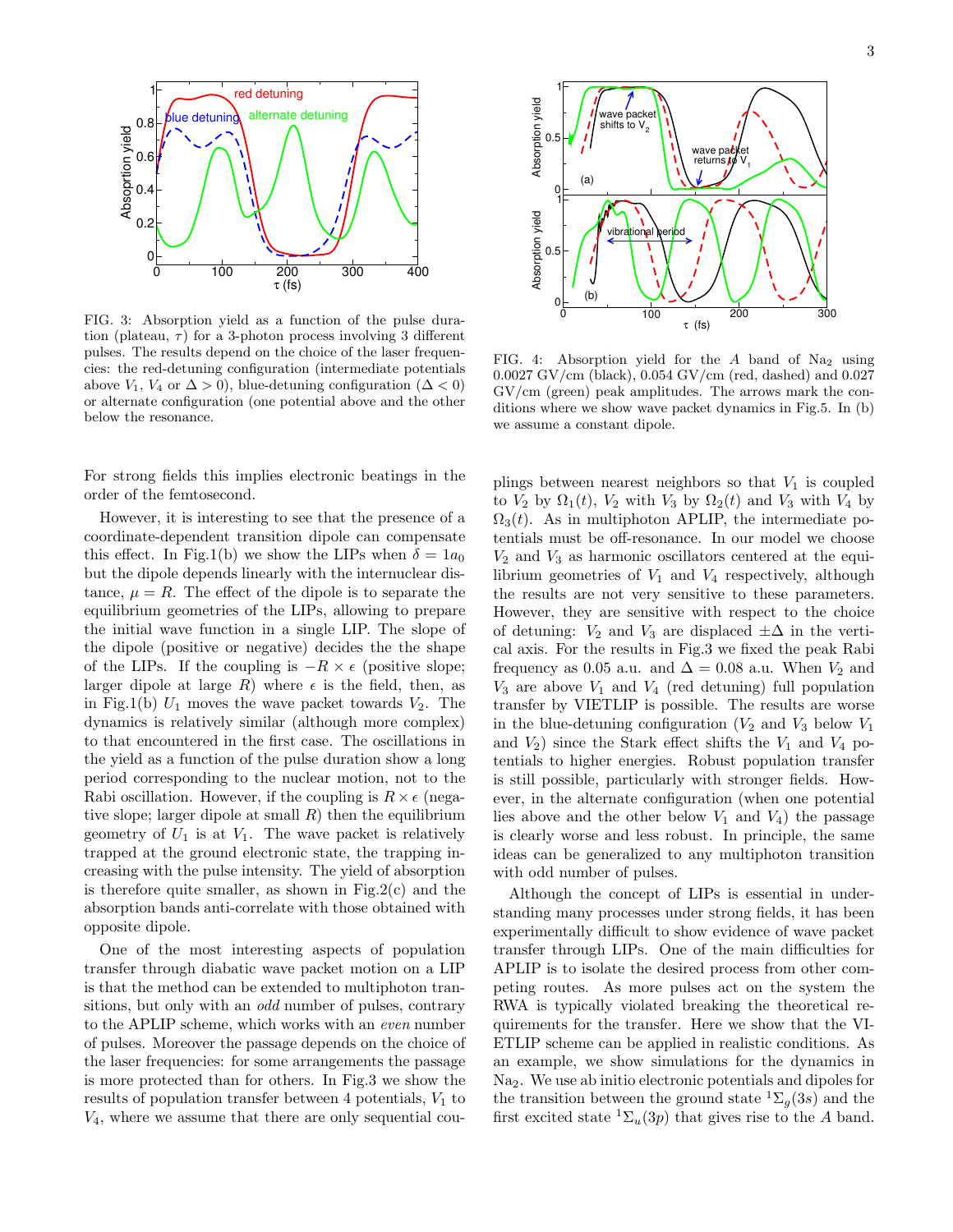

FIG. 5: Wavepacket dynamics in Na<sup>2</sup> when the pulse duration leads to population inversion (A) or transparency (B).

Interestingly, the transition dipole is approximately linear in the internuclear distance and has the appropriate sign. Choosing the frequency at the Franck-Condon window (with maximal overlap with the vibrational levels in  $A$ ) leads to saturation [\[11\]](#page-4-0). However, if we tune the laser below the resonance  $(\omega = 1.8 \text{ eV})$  we obtain the results shown in Fig.4(a). Here we use Gaussian pulses of different peak amplitudes and pulse durations. We observe square oscillations with long periods that partially reproduce the behavior observed in Fig.2(a), although with quite lower pulse intensities (because of the large transition dipole).

The dependence of the yield on the pulse duration again basically follows from the vibrational motion of the wave packet in the LIP. Fig.5 shows the time evolution of the square of the wave packet for two pulse durations: 75 fs (within the maximum absorption band) and 150 fs (within the transparent conditions) using a pulse of  $2.7 \, 10^{-3} \, \text{GV/cm}$  peak amplitude. If the wave packet has time to move from  $V_1$  to  $V_2$  through the LIP (first oscillation) we have maximum absorption. Doubling the time the wave packet returns to that part of the LIP that correlates to  $V_1$  as the pulse is switched off.

Comparing the yield of absorption in  $Na<sub>2</sub>$  with the model results of Fig.2(a) shows some differences. A striking difference is the decay of the second band of maximum absorption (particularly with stronger fields) and the weak dependence of the position of the bands on the pulse amplitude. This is an effect due to the dipole. As observed in Fig.1(b) and Fig.2(c) the coordinate dependent dipole deforms the LIPs affecting the diabatic motion of the wave packet in the LIP, which is mostly trapped around the equilibrium geometry of the LIP for large fields (because the  $R\epsilon$  term increases with the distance). For constant dipoles we fully recover the regular behavior, as shown in Fig.4(b). The simulations in this case where performed in the  $Na<sub>2</sub>$  potentials with an average constant dipole of  $3.65$  ea<sub>0</sub>. Although the dynamics in the real Na<sup>2</sup> (with coordinate-dependent dipole) are more complex, the dipole in fact makes population inversion more robust, as evidenced by comparing the size of the absorption band as a function of the pulse duration in both cases.

In summary, we have proposed a new robust scheme of population inversion between two electronic states with displaced equilibrium geometries. The scheme shares many features with APLIP, as the mechanism of population transfer is mediated by motion in a LIP. In VI-ETLIP, however, only one strong pulse is needed, that must be tuned to the red of the absorption band, and shorter pulses can be used. The process cannot be completed in a fully adiabatic way, so that the pulse duration must be approximately synchronized to the vibrational period. Moreover the scheme can be extended to any multiphoton process with odd number of pulses. Finally, we have found an intriguing dependence to the dipole function. Obviously, a dipole going to zero for some internuclear distance has always strong implications in adiabatic passage[\[31\]](#page-4-16). In this work we report for the first time how the sign of its slope determines the outcome of the transition, placing the molecular complexity in the forefront of the control process.

## Acknowledgments

Financial support by the Spanish MICINN project CTQ2012-36184 and the Korean International cooperation program (NRF-2013K2A1A2054518) and Basic Science Research program (NRF-2013R1A1A2061898) is gratefully acknowledged.

- <span id="page-3-0"></span><sup>∗</sup> Electronic address: [pablosampedroruiz@gmail.com](mailto:pablosampedroruiz@gmail.com)
- <span id="page-3-1"></span>[1] A. H. Zewail, Science 242, 1645 (1988).
- <span id="page-3-2"></span>[2] B. J. Siwick, J. R. Dwyer, R. E. Jordan, and R. J. D. Miller, Science 302, 1382 (2003).
- <span id="page-3-3"></span>[3] C.-Y. Ruan, V. A. Lobastov, F. Vigliotti, S. Chen, and A. H. Zewail, Science 304, 80 (2004).
- <span id="page-3-4"></span>[4] S. A. Rice and M. Zhao, *Optical Control of Molecular* Dynamics, John Wiley & Sons, New York, 2000.
- [5] M. Shapiro and P. Brumer, Quantum Control of Molecular Processes, Wiley-VCH, Weinheim, 2nd Revised and Enlarged Edition, 2012.
- <span id="page-3-5"></span>[6] C. Brif, R. Chakrabarti and H. Rabitz, Adv. Chem. Phys., 148, 1-76 (2012).
- <span id="page-3-6"></span>[7] R. S. Judson, and H. Rabitz, Phys. Rev. Lett. 68, 1500 (1992).
- <span id="page-3-7"></span>[8] R. J. Levis, G. M. Menkir, and H. Rabitz, Science 292, 709 (2001).
- <span id="page-3-8"></span>[9] B. W. Shore, Manipulating Quantum Structures Using Laser Pulses, Cambridge University Press, Cambridge, 2011.
- <span id="page-3-9"></span>[10] B. Y. Chang, S. Shin and I. R. Sola, J. Phys. Chem. Lett., 6, 1724 (2015).